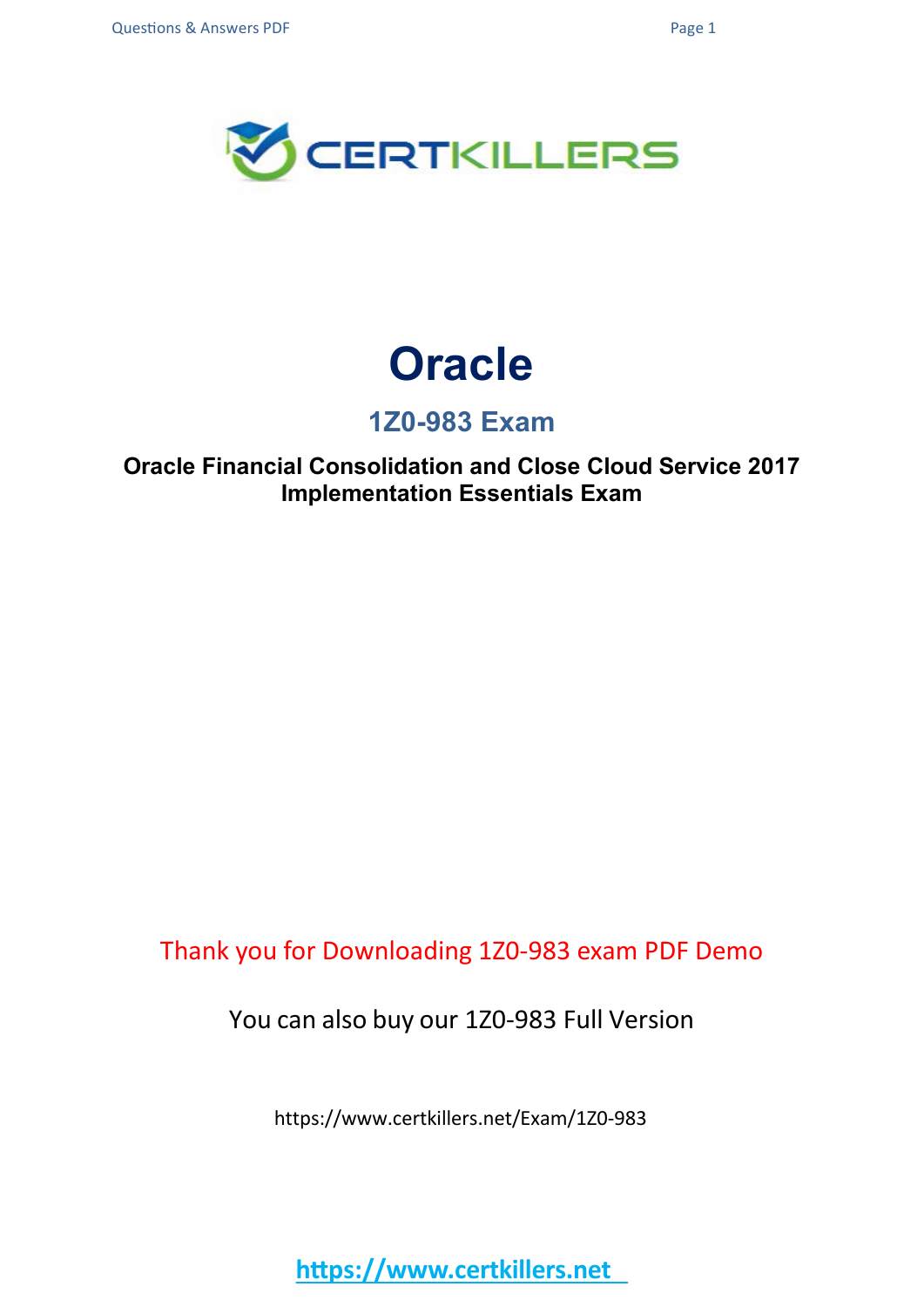## **Version: 6.0**

#### **Question: 1**

Which two statements are correct with regard to Data Management locations?

A. A company with three instances of Oracle EBS R12 should only use one location to maintain proper accounting controls.

B. Location security allows users to be provisioned in Shared Services for read or modify access to each location.

C. Locations can share dimension member mappings by specifying a location as a parent location of others.

D. The logic account group is required in order to effect running of calculations after the data load.

E. Locations must specify an import format, which may be used by other locations.

F. Data load rules can be shared across locations.

**Answer: CE**

#### **Question: 2**

When a Financial Consolidation and Close (FCCS) application was created, no intercompany options were enabled.

Which statement is true?

A. The FCCS\_No Intercompany member of the ICP dimension will be used for all data.

- B. Data can be stored by intercompany partner but no eliminations will occur.
- C. An extra custom dimension will be available.
- D. The ICP dimension will be omitted.

**Answer: A**

#### **Question: 3**

Which three key requirements does the Financial Consolidation and Close Cloud Service (FCCS) deliver to ensure a modern consolidation and close solution?

- A. Ensure security of sensitive data.
- B. Integrate with source systems.
- C. Provide predictive analysis and modeling.
- D. Provide a strong compliance framework that includes auditing and segregation of duties.

**Answer: BCD**

### **https://www.certkillers.net**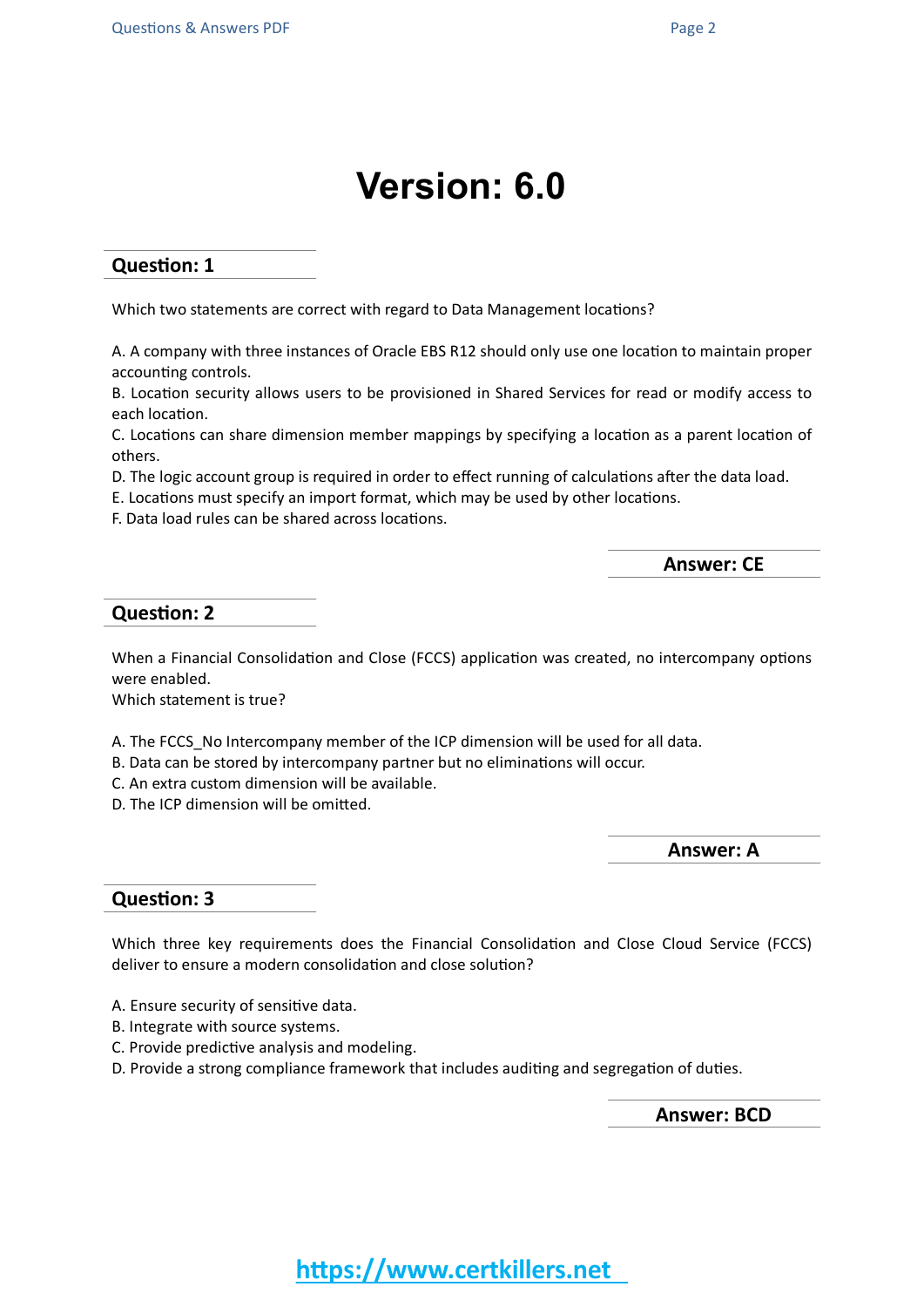#### **Question: 4**

Company 123 is a public company that reports in US Dollars. Company 123 owns Company XYZ, a European company that consolidates in Euro. One of Company XYZ's subsidiaries is Company IOU, headquartered in Switzerland with a functional currency of the Swiss Franc. Which process produces USD balances for Company IOU?

- A. A translation to the USD\_Reporting currency member for Company IOU
- B. A translation of Company IOU
- C. A consolidation of Company 123
- D. A consolidation of Company XYZ
- E. A translation of Company XYZ to Parent Currency

**Answer: A**

#### **Question: 5**

What member of the Currency dimension is associated with the Entity Input member of the Consolidation dimension?

A. Base Currency

- B. Parent Currency
- C. Local Currency
- D. Entity Currency

**Answer: B**

#### **Question: 6**

Which statement is correct regarding intercompany eliminations?

A. Intercompany eliminations are generally required to remove the effect of transactions within the company.

B. Intercompany eliminations are required for sustainability reporting to show the company's waste output.

C. Intercompany eliminations are optional in FCCS and use one of the custom dimensions when enabled.

D. Intercompany eliminations are needed when a company divests itself of a division.

**Answer: D**

#### **Question: 7**

Which dimension includes the FCCS\_Global Assumption member that is used to store currency information?

**https://www.certkillers.net**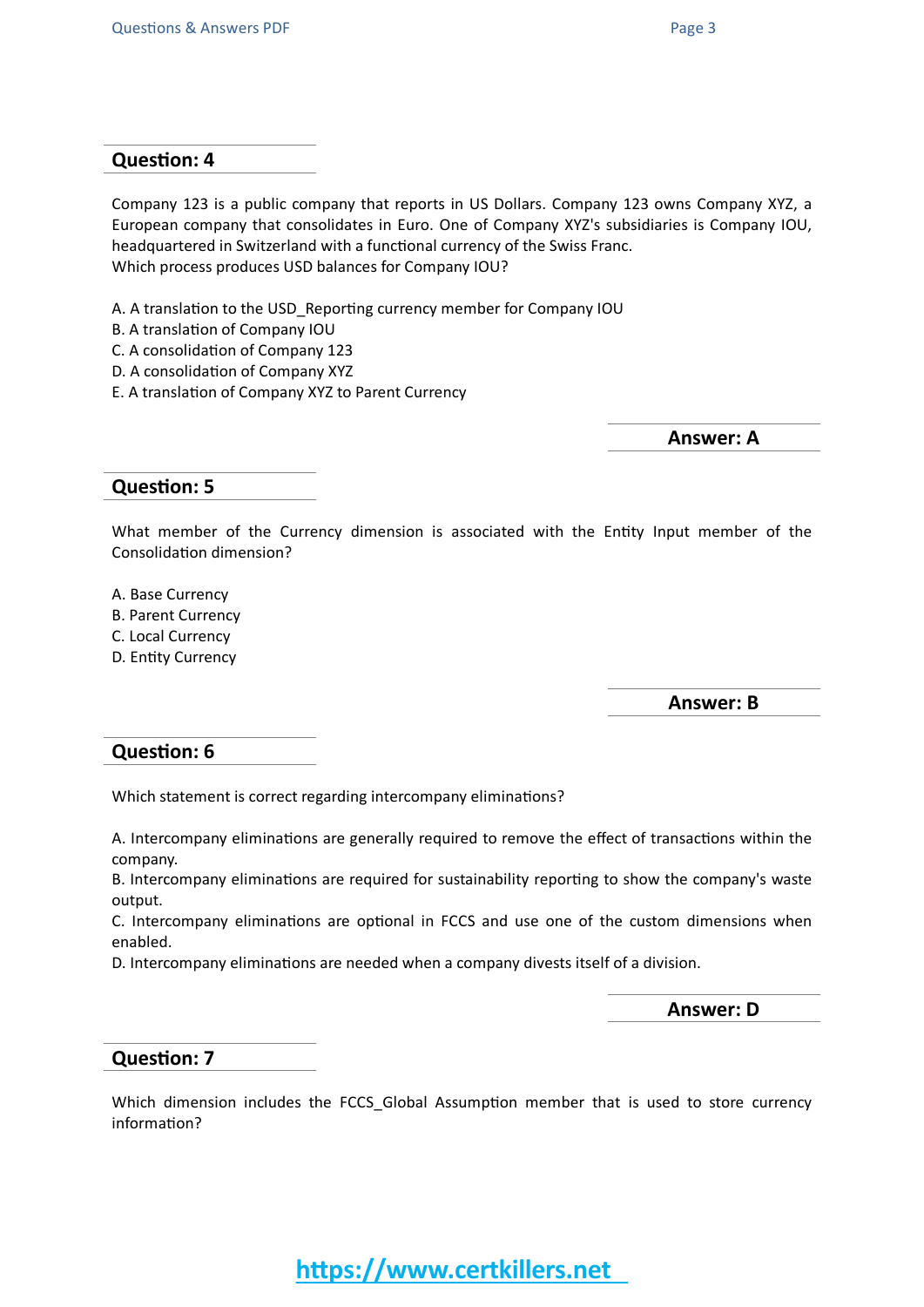- A. Account
- B. From Currency
- C. Entity
- D. Currency

**Answer: B**

#### **Question: 8**

Which three fields must be defined when registering a file-based source system in Data Management?

A. Source Type

- B. Drill URL
- C. Cloud Type
- D. Description
- E. Name

**Answer: BDE**

Explanation:

[https://docs.oracle.com/en/cloud/saas/enterprise-performance-management](https://docs.oracle.com/en/cloud/saas/enterprise-performance-management-common/erpia/registering_file-based_source_systems.html)[common/erpia/registering\\_file-based\\_source\\_systems](https://docs.oracle.com/en/cloud/saas/enterprise-performance-management-common/erpia/registering_file-based_source_systems.html)